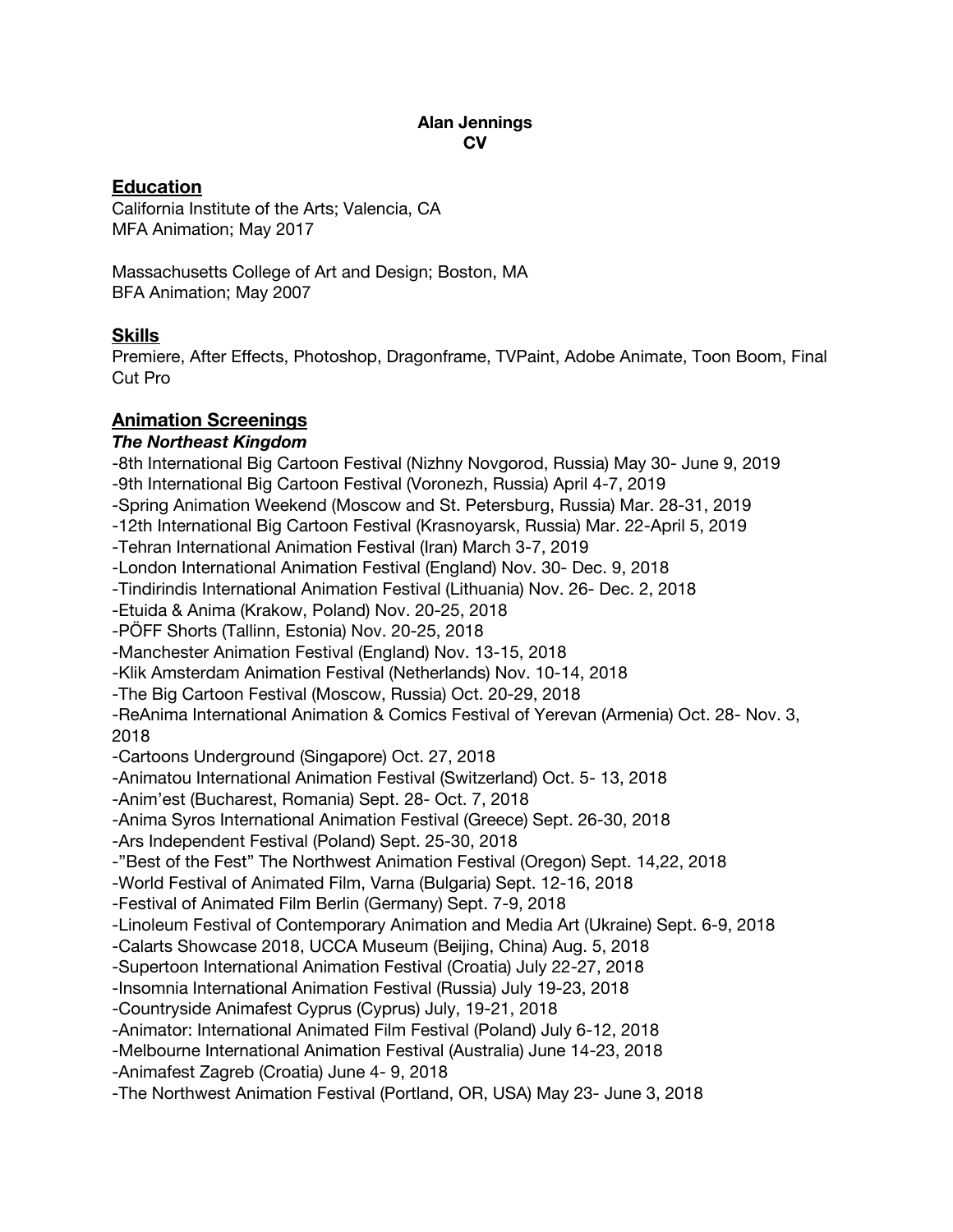-Anifilm (Czech Republic) May 1-5, 2018

- -Calarts Film/Video Showcase: Experimental Animation Program, REDCAT- 4/30/18 (LA, CA, USA)
- -Animatricks Animation Festival (Finland) April 27-29, 2018
- -Stuttgart International Festival of Animated Film (Germany) April 24-29, 2018
- -Cardiff Animation Festival (Wales) April 19-22, 2018
- -Animocje International Animated Film Festival (Poland) April 8-15, 2018
- -13th Athens Animfest (Greece) March 15-18, 2018

## *Timelines*

- -Open World Animation Festival (Pennsylvania, USA)- July 12-15, 2018
- -Cine Club Sandwich. Cinematheque Luis Bunuel (Puebla, Mexico)- August 23, 2017
- -11th Athens Animfest (Greece)- April 7-13, 2016

## *Going Through the Motions*

-The Skin Has Eyes: Animated Visions- Boston Center for the Arts (USA)- 2/23-4/28, 2019

- -Centre Pompidou- *Mon Oeil* Online Animation Screening (Paris, France)- Spring 2017
- -CAA Moebius (Los Angeles, CA, USA)- 5/1/2017
- -4 Zivly/ 4 Elements Film Seminar (Banska Stiavnica, Slovakia)- 8/10-14, 2016
- -Insomnia Film Festival- (Yukhnovsky District, Russia)- 7/14- 7/17, 2016
- -Fest Anca- (Zilina, Slovakia)- 6/29- 7/3, 2016
- -Golden Kuker- Sofia International Animation Film Festival- (Sofia, Bulgaria)- 5/9- 5/15, 2016

-Eyeworks Festival of Experimental Animation- Eyewash Series- (Dartmouth University,

- Hannover, New Hampshire, USA)- 5/10/16
- -Stuttgart International Festival of Animated Film- (Germany)- 4/26- 5/1, 2016
- -AniScreen- (Prague, Czech Republic)- 4/17/16
- -Holland Animation Film Festival- (Holland)- 3/16- 3/20, 2016
- -GLAS Animation Festival- (Berkeley, CA, USA)- 3/3- 3/6, 2016
- -Animex Awards- (England)- 2/8- 2/12, 2016
- -Ghosting- (Los Angeles, CA, USA)- 1/15/16
- -KROK International Animation Festival (Ukraine/Russia)- Fall 2015
- -GIRAF (The Giant Incandescent Resonating Animation Festival) (Calgary,
- Canada)- 11/26- 11/29, 2015
- -Sommets du Cinema d'Animation- (Montreal, Canada)- 11/25- 11/29, 2015
- -Etiuda & Anima Film Festival- (Krakow, Poland)- 11/23- 11/28, 2015
- -CutOut International Animated Short Film Festival-(Queretaro, Mexico)- 11/12- 11/28, 2015
- -KuanDu International Animation Festival-Calarts Special Selection (Taiwan)-10/24- 11/1, 2015
- -Primanima-(Budapest, Hungary)- 10/21- 10/24, 2015
- -KROK International Animation Festival-(Russia/Ukraine)- 9/27- 10/3, 2015
- -11th World Festival of Animated Film-(Varna, Bulgaria)- 9/9- 9/13, 2015
- -Calarts Film/Video Showcase: Experimental Animation Program, REDCAT (LA, USA) 4/30/15

# *Running in Darkness*

- -Ottawa International Animation Festival, *We All Hold Hands at the End of the World* 2017
- -The Loring-Greenough House Film Festival, *New England Animation* 2010
- -New Zealand International Film Festival, *Animation Now!* 2009
- -Museum of Fine Arts, Boston, *Massart Animated Films* 2009
- -London International Animation Festival, *Animated Documentaries* 2008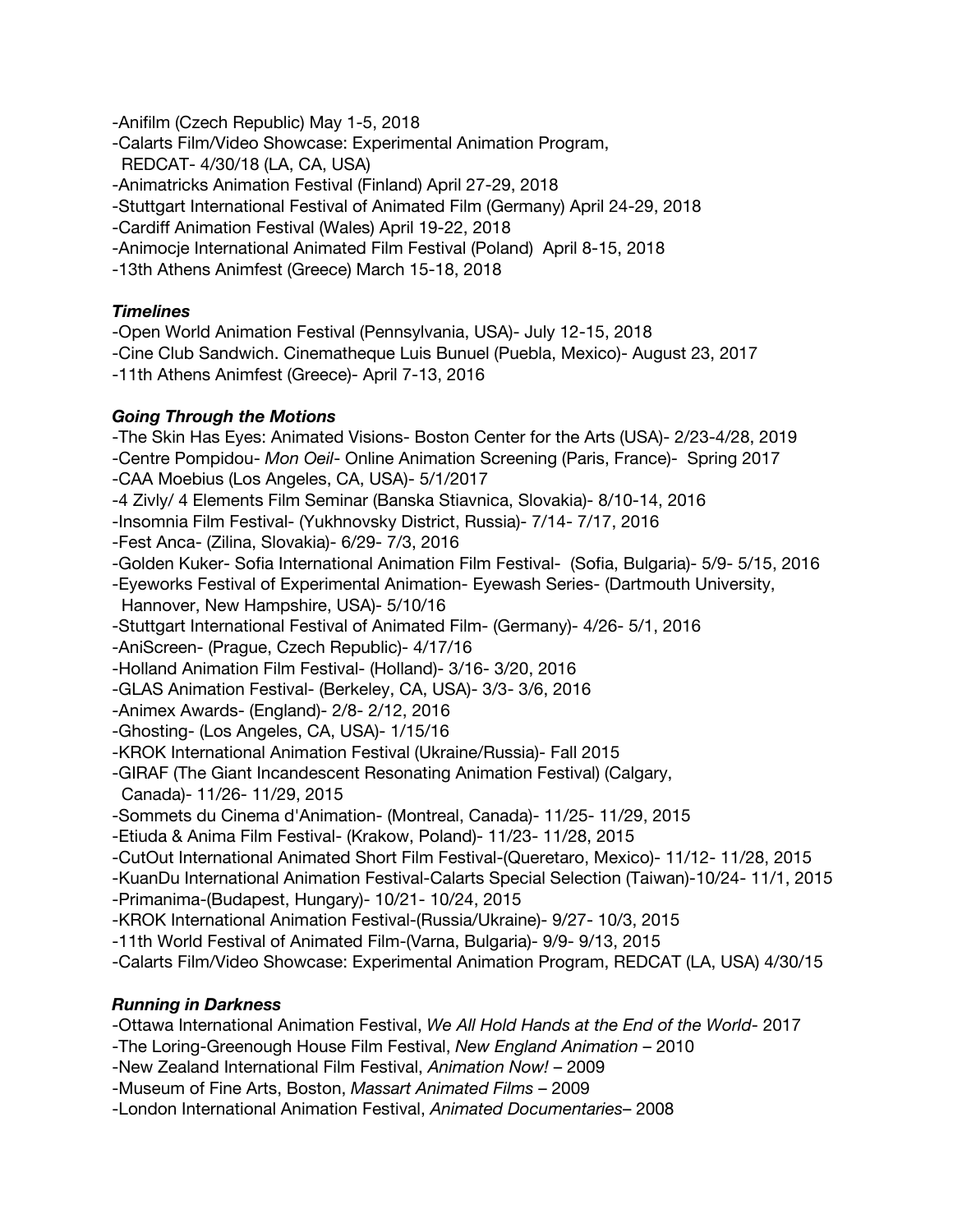-Melbourne International Animation Festival – 2008 -Stuttgart International Festival of Animated Films – 2008 -Slamdance Film Festival – 2007 -Ottawa International Animation Festival – 2007 -Samson Projects Gallery – 2007

## *Catalog*

-Rice Bowl Gallery, Boston, MA- 2007 -Hiroshima Educational Film Market- 2006

## **Recognition**

-Best Student Film *The Northeast Kingdom*- Anima Syros International Animation Festival-2018

-Special Mention *The Northeast Kingdom*- Linoleum Festival of Animation- 2018 -Selected for "Best of the Fest" Screening- *The Northeast Kingdom*- Northwest Animation Festival, 2018

-Special Mention *The Northeast Kingdom*- Cardiff Animation Festival- April 2018

-Student Academy Awards Semifinalist- *The Northeast Kingdom*- Summer 2017

-Vimeo Staff Pick- *Timelines*- Summer 2017

-*The Jules Engel Scholarship* in Experimental Animation- Calarts- Fall 2016

-Best Workshop Film *Going Through the Motions* Primanima Animation Fest- Fall 2015

-Special Mention *Going Through the Motions*- Sommets du Cinema d'Animation- Fall 2015

-Artist Fellowship Grant from the Somerville Arts Council- 2009

-Anarchy Online Film Competition- *November Winner*- Slamdance Film Festival- 2007

-*Square Peg/ Round Hole Award*- Animation Excellence Award- MassArt Spring 2007

-CAA New England Regional Conference: Selected to represent the Animation Dept. at MassArt- Spring 2005

# **Work Experience**

## **Teaching**

**Massachusetts College of Art and Design- Fall 2018-Ongoing** Professor of Animation

*Animation II*. Spring 2019. A survey of experimental animation subjects and techniques.

*Drawing for Animators*. Spring 2019. An intensive class focused on how to use moving references in animation. *Intro to Animation*. Spring 2019. An introduction to core principles of the artform.

*Animation III.* Fall 2018. Storytelling course covering storyboarding, animatics, and animation production.

*Digital Toolbox.* Fall 2018.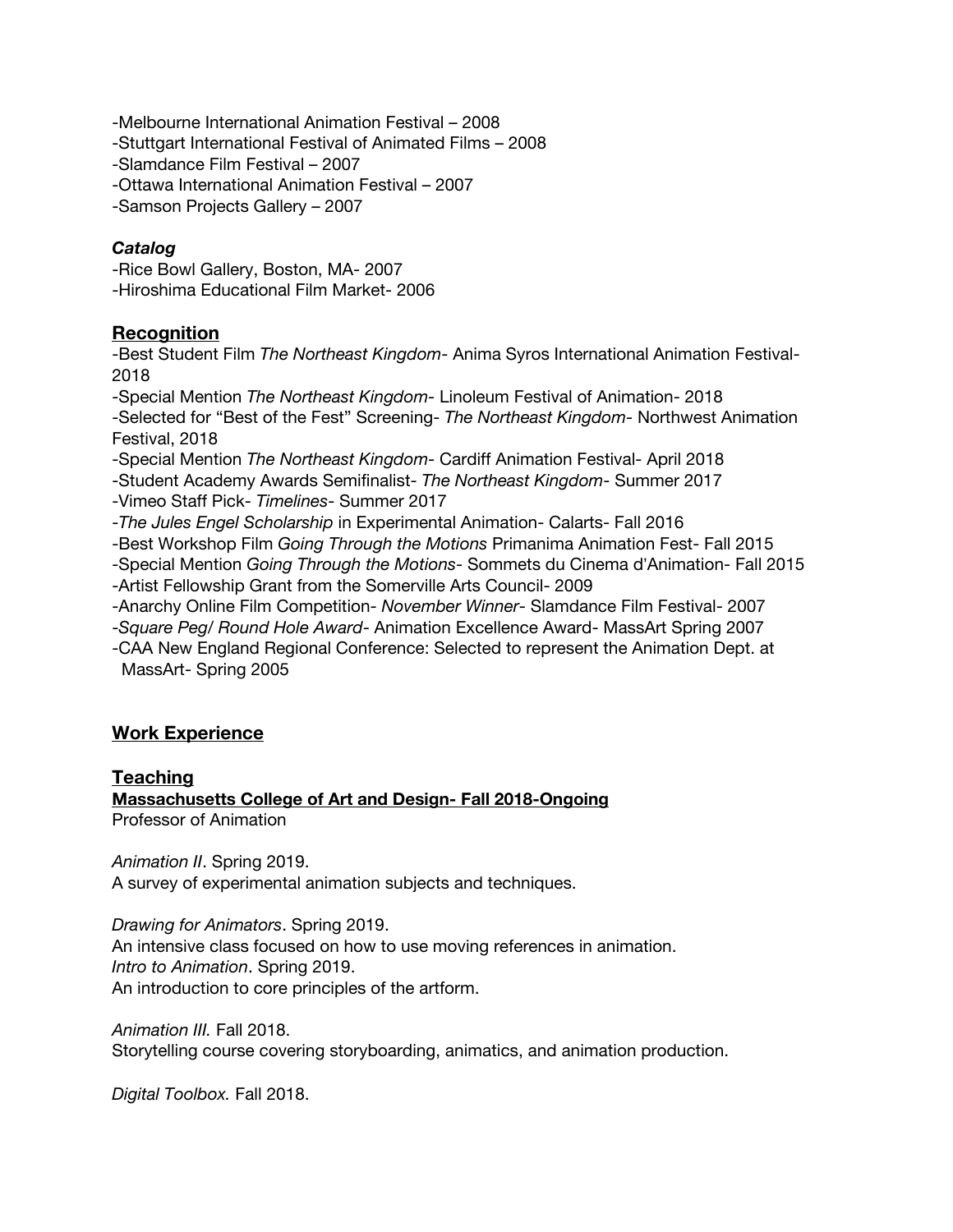2D Digital Animation course covering: Photoshop, Animate, After Effects and Toon Boom.

#### *CAP (Community Arts Partnership) Spring 2016- Spring 2018.*

*Associate Lead Animation Instructor.* Center for the Arts, Eagle Rock. Fall 2017- Ongoing. Create curriculum, supervise student instructors, lead core lessons

*AmeriCorp Scholar*- California Institute of the Arts- Summer 2017. Assist in developing curriculum, lead lessons in animation fundamentals

*Student Instructor*- Spring 2016- Spring 2017. Assist lead instructors, prepare classroom equipment and materials, lead short workshops

#### *California Institute of the Arts*

*Teacher Assistant*- First Year Shorts MFA course- California Institute of the Arts- Spring 2017, Fall 2015- Spring 2017.

*Thesis Talk*- Jan. 2017. Led a discussion about the process behind my thesis film, including: generating ideas, film/story structure, character and background design, creating an animatic and the first stages of film production.

#### *Workshops*

Artist Talk- Massachusetts College of Art and Design and SMFA- Spring 2018. Discussed Calarts, the filmmaking process and critiqued student work.

DIY Flipbook Workshop- Boston Center for the Arts- Summer 2012. Designed/ ran a workshop on how to make your own flipbook.

Drawing on Film Workshop- Harvard University- Fall 2011, Massachusetts College of Art-Winter 2011. Designed/ ran a scratching and painting on film workshop.

#### **Animation**

#### *Freelance Projects*

*Unmasking Malaria with a Cheap Magnet and a Laser Pointer.* National Public Radio (NPR). Jan. 2019. Directed and Animated a short film on malaria detection for NPR.

*Trash. Model Child* Music Video. July 2018. Designed, Fabricated and animated stop motion content for a music video.

*Troll Trouble.* San Francisco Symphony Orchestra. April 2018. Conceived, designed and animated a narrative short set to *In the Hall of the Mountain King*.

*How to Start a Business* for The School of Life. Nov. 2017. Designed, animated a 2D animated short for their short film series.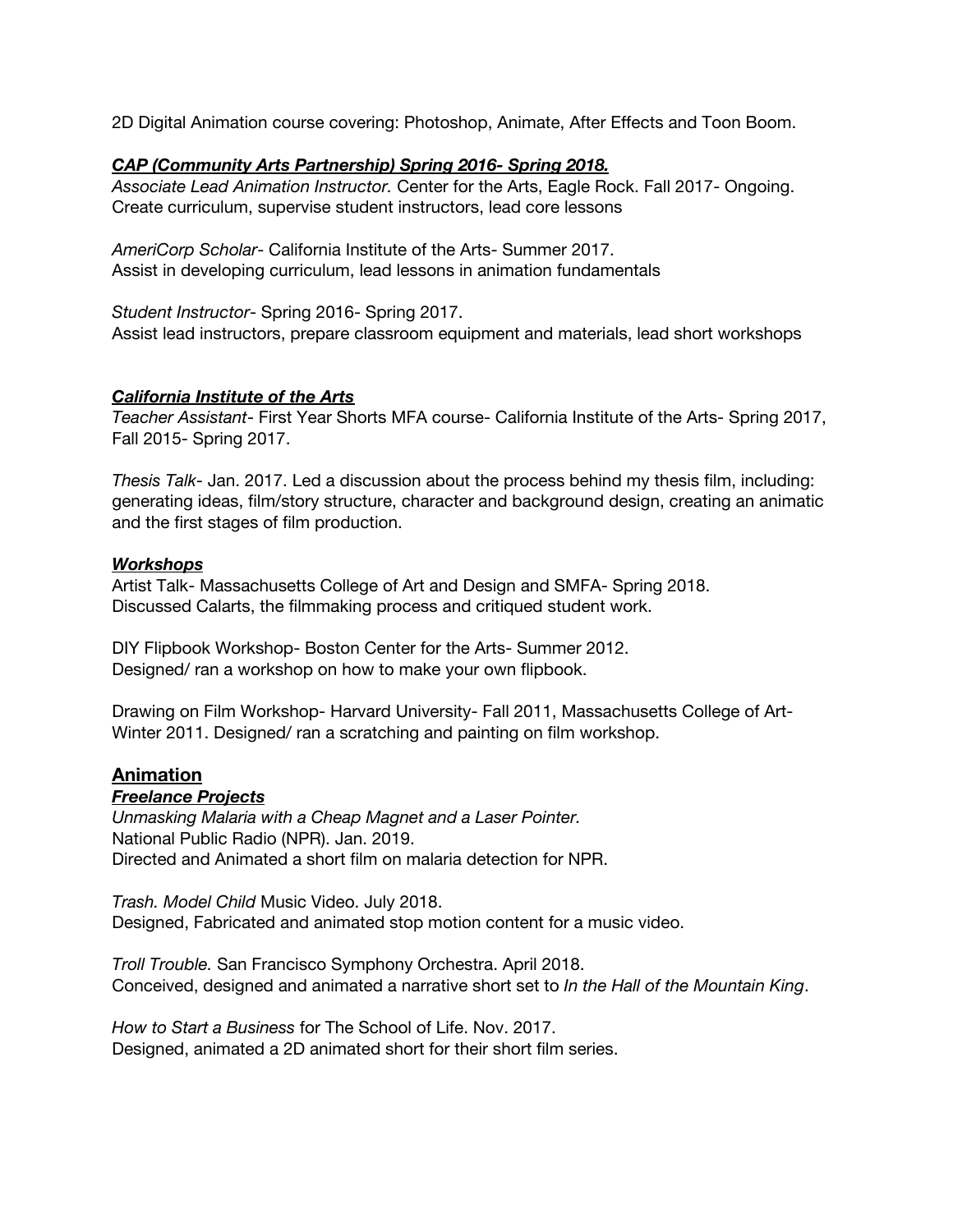*Introduction to Scaffolding and Differentiation*. Community Arts Partnership- Summer 2017. Created 2D animated content illustrating key teaching concepts for a Calarts student instructor training video.

*Icebergs*. Assistant Stop Motion Animator for a short film by Eirini Vianelli- Spring 2016. Animated a brief puppet sequence for a Calarts MFA film.

*Off the Air- Cartoon Network*. January 2016. Designed and animated a brief segment for the New Year's Eve program.

*Internship* with Martha Colburn, Independent Animator- Summer 2006. Assisted in shooting 16mm film for her projects *Meet Me in Wichita* and *Destiny Manifesto*.

#### *Open the Portal- Stop Motion Animation Studio- Fall 2017 Design/ Direction/ Animation/ Fabrication*

*2018 New Year's Spot*. Collaboration with Kaitlyn Van Der Zweep. Dec. 2017. Designed and animated a brief under the camera stop motion sequence.

*Pinocchio's Big Lie*, spot for *Comedy Central*. Nov. 2017. Storyboarded, directed and animated a short 2D animation.

*Logo* animation for Open the Portal. Nov. 2017. Designed, fabricated and animated a short stop motion sequence.

Halloween Spot. Oct. 2017. Designed, constructed and animated a short stop motion sequence.

*Fabricator* for a series of 3 *Quaker Oats* Commercials. Sept. 2017. Constructed various replacement pieces for stop motion advertisements.

## **Curation**

*The Northwest Animation Festival. Selection Juror*- Spring 2018 and 2017. Selected films for competition in The Northwest Animation Festival (Portland, Oregon).

*Unnatural Selection*. Automata, Los Angeles, CA. Fall 2017. Selected and screened independent animated shorts from around the world.

*The Vermont Animated Film Festival*- Summer 2011- Ongoing. Creator and curator of an annual screening of contemporary and historical animated shorts. Design programs and promotional materials for the event.

## **Published Articles**

*Mom's Guitar.* Spiralbound. Medium Corporation (US). Dec 19, 2018. Original comic published by Medium.com. <https://medium.com/spiralbound/moms-guitar-6fc26c1979a8>

*An Unexpected Guest. Stripburger Issue #71,* Comics Anthology. May 31, 2018.